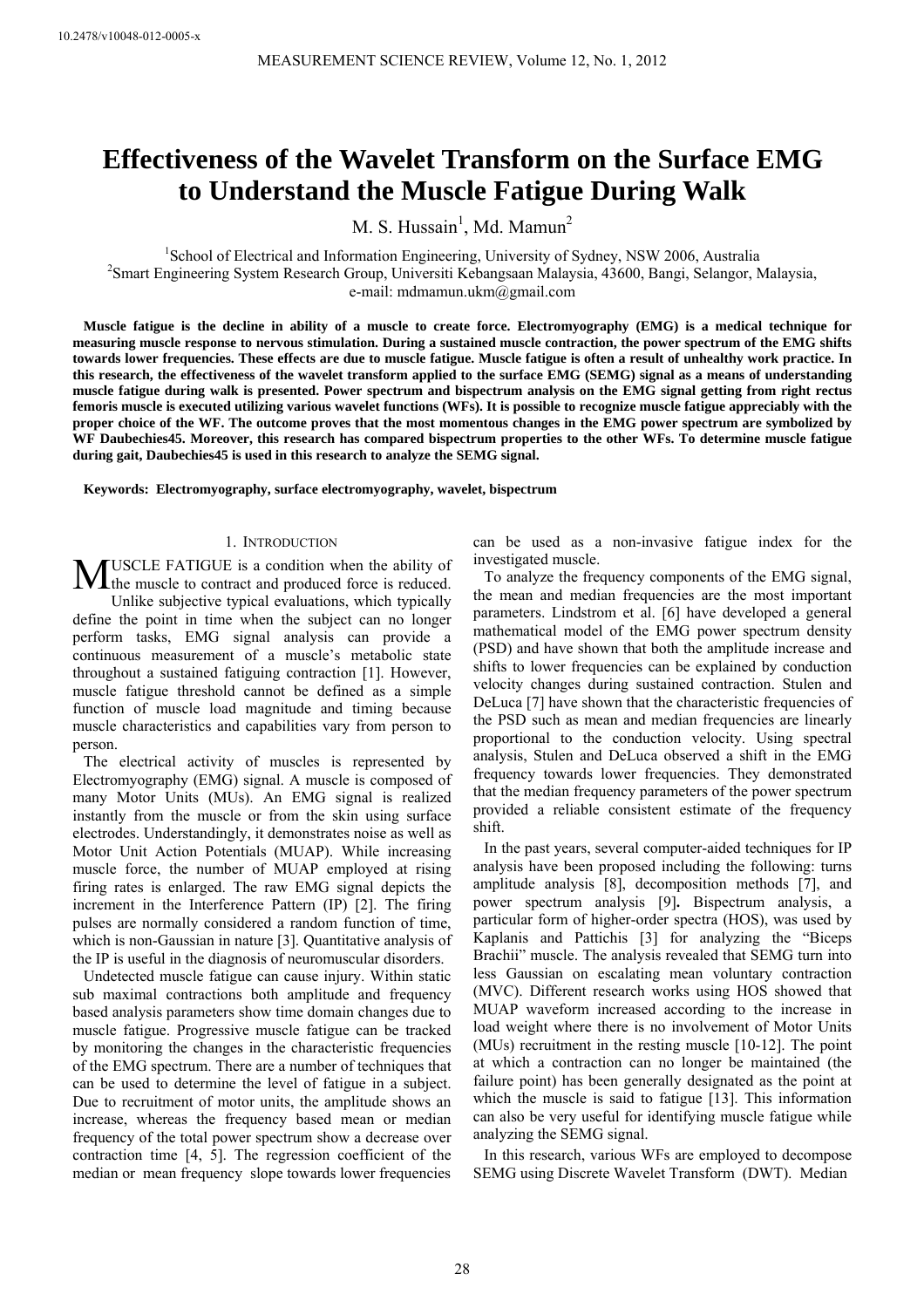frequency is considered for the EMG power spectrum analysis during an 8-trial walk (slow to fast). Consecutively, to take out new parameters that could develop the diagnostic character of SEMG, HOS in SEMG signal analysis is used in this research. To analyze SEMG signals and to detect muscle fatigue during a 3-trial (slow, medium and fast) walking process, Bispectrum analysis is introduced. In this study, WFs Haar, Daubechies and Symmlet are used for the WT.

Results suggest that a specific WF provides the best contrast for the analysis of SEMG signal to identify muscle fatigue. According to this research, db45 (Daubechies WF) present the best contrast while analyzing the EMG signal using both power spectrum and bispectrum. Db45 has been used as the main WF to identify muscle fatigue during gait. During the study, it was also demonstrated that median frequency amplifies with the enlargement of muscle contraction. The increase of muscle contraction also makes the signal less Gaussian. Furthermore, we have also noticed that the Linearity test follows the reverse pattern with the measure of Gaussianity.

### 2. WAVELET DECOMPOSITION

The DWT is computed by successive low-pass and highpass filtering in the discrete-time domain. The DWT of a signal *x[n]* is calculated by passing it through a series of filters. First, the samples  $x[n]$  are passed through a low-pass filter with impulse response g[n], resulting in a convolution *y[n]* of the two. The signal also goes simultaneously through a high-pass filter with impulse response *h[n]*. The outputs give the detail coefficients (from the high-pass filter, *y<sub>high</sub>*[*n*]) and the approximation coefficients (from the lowpass filter,  $y_{low}[n]$ . The filter outputs are then down sampled (or sub sampled) as given by

$$
y_{low}[n] = \sum_{k=-\infty}^{\infty} x[k]g[2n-k]
$$
 (1)

$$
y_{high}[n] = \sum_{k=-\infty}^{\infty} x[k]h[2n-k]
$$
 (2)

The aptitude of DWT to extract features from the signal is reliant on the suitable option of the mother wavelet function. Some of the popular standard families of the wavelet basic functions are Haar, Daubechies, Coeiflet, Symmlet, Morlet and Mexican Hat. Even though there is no well-defined rule for selecting a wavelet basis function in a particular application or analysis, some properties of the wavelets make a specific mother wavelet more suitable for a given application and signal type [14].

There are some general guidelines to select the wavelets, such as Db4 is more suitable for signals that have "linear approximation" over the support of four samples, while Db6 is better suited for a signal approximated by a quadratic function over the support of six, coiflet bprovides better data compression results while Db4 is more suitable for feature extraction [15]. The properties of wavelet functions used in this paper are shown in Table1.

| Table 1. Properties of Wavelet Function |                 |              |               |
|-----------------------------------------|-----------------|--------------|---------------|
|                                         | H <sub>22</sub> | $h_{\rm DM}$ | $\Gamma$ SymM |

|                          | Haar       | DbN               | SymN              |
|--------------------------|------------|-------------------|-------------------|
| Orthogonal               | Yes        | Yes               | Yes               |
| Time Support             | 0,1        | $[0, 2N-1]$       | $[0, 2N-1]$       |
| <b>Frequency Support</b> | $1/\omega$ | $1/\omega^{0.2N}$ | $1/\omega^{0.2N}$ |
| Regularity               |            | 0.2N              | 0.2N              |
| Symmetry                 | Yes        | No                | Yes               |
| Zero Moment              |            |                   |                   |

#### 3. BISPECTRUM ESTIMATION PROCESS

The bispectrum is a particular form of HOS. As it is the simplest to compute among other HOS forms, it is the most accessible. The two-dimensional discrete-time Fourier transform of the third order cumulant gives the bispectrum.

Knowing the frequency components,  $X(k)$ , of the output signal  $x(k)$ , the bispectrum,  $B<sub>x</sub>(k,l)$ , can be estimated using equation (4).

$$
B_x(k,l) = E\{X(k)X(l)X^*(k+1)\}
$$
 (3)

where *E{.}* denotes the statistical expectation, *k,l* are the discrete frequency components and *\** denotes the complex conjugate.

Given a set of real observations  $\{x(n)\}\$ for  $n = 0, 1, 2, \ldots$ , N-1, it is assumed that the data set is stationary. The bispectrum estimation algorithm is given as follows [16].

- 1. Subdivide the data into *G* segments of *M* samples, where each segment  $(N = G \times M)$ . The new denotation of  $\{x(n)\}\$ is  $xg(m)$  where m = 0, 1, 2, ..., M-1 and  $g =$ 0, 1, 2,  $\dots$ , *G*-1. The sample size  $(M)$  is chosen as the number of frequency points of the FFT (Fast Fourier Transform) for better evaluation.
- 2. From each record of any segment, subtract the average (mean) value. To achieve a length *M* for the FFT, add zeroes to each division such that *M* is a power of 2.
- 3. Multiply each section by an appropriate data window to manage the consequence of spectral leakage. A onedimensional Hamming or Hanning window can be used.
- 4. Inside each segment, calculate the DFT (Discrete Fourier Transform) coefficients.
- 5. For the principal domain, compute the probable bispectrum by using DFT coefficients.

The bispectrum estimation of the given data is averaged over the *'G'* pieces. The power spectrum can also be expected during the process.

## 4. GAUSSIANITY AND LINEARITY

To quantify the non-Gaussianity of a random process, the normalized bispectrum gives the bicoherence *B*  $n(k, l)$ which is estimated by

$$
B_n(k,l) = B(k,l)/\sqrt{P(k)P(l)P(k+l)}
$$
(4)

where  $B(k, l)$  is the bispectrum and  $P(l)$  is the power spectrum. Bicoherence is a mixed function of second- and third-order statistics that is the power spectrum and bispectrum. The third-order and fourth-order cumulant gives the skewness. The skewness function of a linearly filtered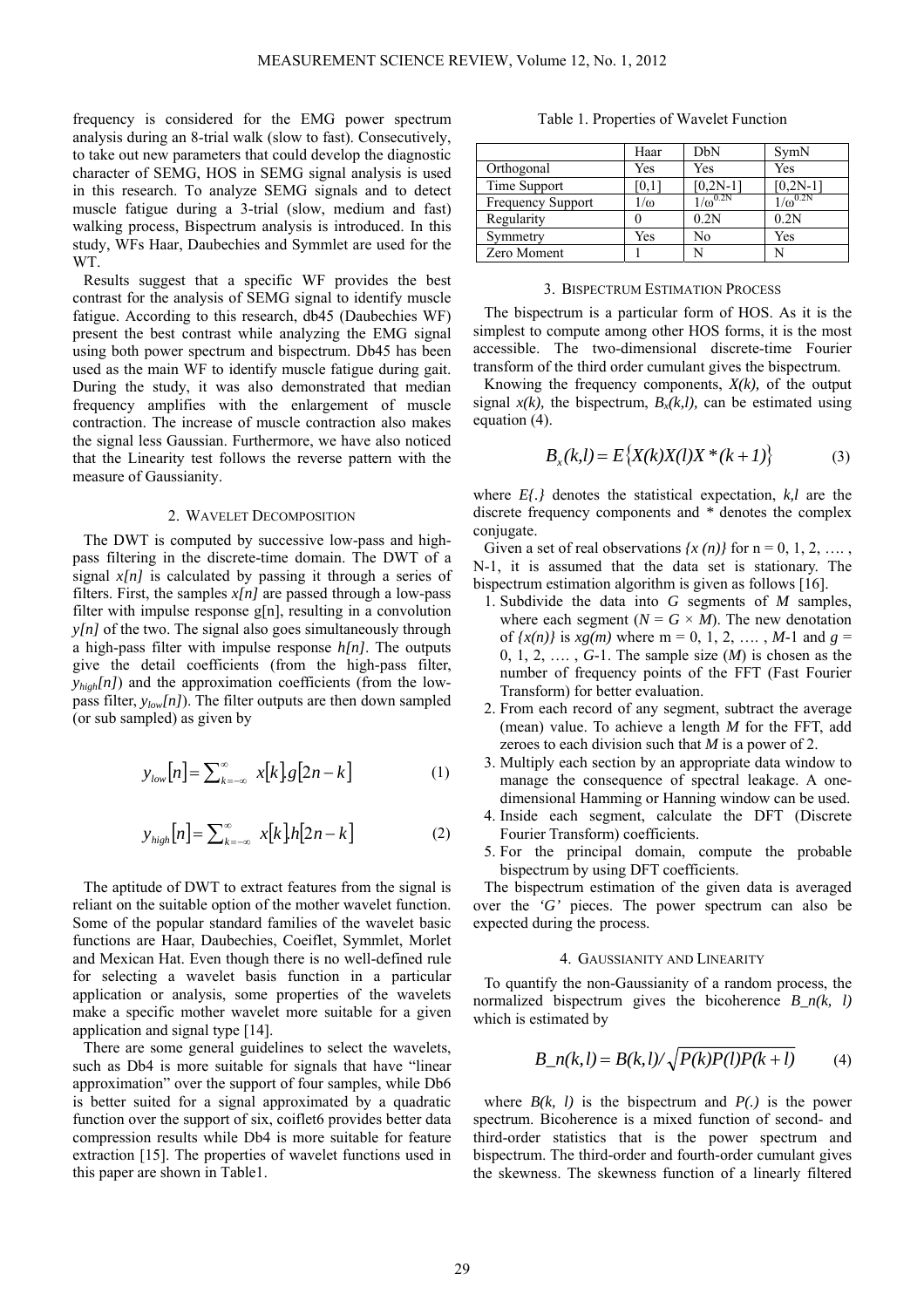non-Gaussian signal is flat but the skewness function of the output signal of a non-linear system is not flat [17]. If a signal is Gaussian then its bispectrum is zero. The theoretical bispectrum of any Gaussian signal is identically zero. Researchers reported that the bispectrum is zero for any independent and identically distributed signal with a symmetric probability density function (pdf) whereas skewed signals have an asymmetric pdf whose bispectrum is non-zero [18, 19]. It is also reported that any signal which is not white has a non-zero bispectrum. The power spectrum and bispectrum of a non-Gaussian random signal always carry a constant value.

The test of Gaussianity  $S_{\varphi}$  is based on the mean bicoherence power defined as the summation performed over the non-redundant region, which is given as

$$
S_g = \sum B_n(k, l) \tag{5}
$$

The Gaussianity test (actually zero-skewness test) involves deciding whether the estimated bicoherence is zero [17, 20]. The Linearity test involves deciding whether the estimated bicoherence is constant in the bi-frequency domain, employing a measure of the difference *(dR)* between a theoretical and an estimated interquartile range *R*. The Gaussianity test is performed to understand muscle contraction to identify fatigue.

#### 5. METHODOLOGY

Eleven (11) separate EMG data files are used in this research. For the simulation of the algorithm, Raw EMG signals are collected from Motion Lab Systems, Inc. [21]. SEMG is documented from the right "rectus femoris" muscle which is taken from a normal subject (teenage male). Overall, 800 samples per second are recorded for all analog channels. DWT with five different WFs (haar, db2, db45 sym4 and sym5) is used to decompose SEMG signals. Once the WT is done, the wavelet coefficients are used for power spectrum and bispectrum analysis.

FFT techniques are used to attain the power, where Hanning window is used with a 128 point FFT. The median frequency is considered by finding the middle frequency value of the power spectrum. For the bispectrum analysis, the signal is segmented at 256 points and 0.51 smoothing. The N numbers of wavelet coefficients are used for the bispectrum estimation. The N data are divided into G section of 256 samples. Sample size 256 is the number of frequency points for the FFT. From every record of that segment, the average value of each segment is deducted. An appropriate data window is multiplied with each segment to manage the effect of spectral leakage. A one-dimensional Hanning is used for this case. Within each segment, the DFT coefficient is computed. Estimated bispectrum is computed by using DFT coefficients for the principle domain. Next, the bispectrum estimate for the given data is averaged over G pieces. Finally, the Gaussianity and Linearity tests are executed. The DWT is executed using MATLAB Wavelet toolbox and the power spectrum. The bispectrum analysis is also achieved with MATLAB.

Median frequency of the power spectrum is used to calculate the muscle contraction at various walking trials,

which is valuable to sense muscle fatigue. Based on the normalized bispectrum (bicoherence), the Gaussianity and Linearity tests are also carried out for the SEMG signals to determine fatigue. The process of power spectrum and bispectrum analysis of SEMG is shown in Fig.1.



Fig.1. Power Spectrum and Bispectrum Analysis of SEMG

#### 6. RESULTS

Fig.2 shows the median frequency of the 8-trial walk (slow to fast) using various WFs and Fig.3 shows the Gaussianity test of the 8-trial walk (slow to fast) using various WFs, where each trial walk lasted 15 minutes. Fig.4 gives the median frequency for the 3-trial walk (slow, medium and fast, where 1 represent slow, 2 represent medium and 3 represent fast in the *x* axis) to determine muscle fatigue and Fig.5 shows the Gaussianity test for the 3-trial walk (slow, medium and fast, where 1 represent slow, 2 represent medium and 3 represent fast in the *x* axis) to identify muscle fatigue. Fig.6 shows the Linearity test for a 3-trial walk (slow, medium and fast, where 1 represent slow, 2 represent medium and 3 represent fast in the *x* axis) showing reverse pattern of the Gaussianity test. Median frequency and Gaussianity test of the muscle rest position and maximum contraction position are also represented in Fig.7 and Fig.8 to verify the performance of WF db45. It is observed that:

- 1. Compared to the other WFs, WF db45 presents the best contrast in median frequencies as shown in Fig.2.
- 2. To make the SEMG signal less Gaussian and linear, WF is compared to other WFs. The best contrast in the bispectrum analysis is represented by db45, which is exposed in Fig.3.
- 3. Muscle fatigue is significantly identified when using WF db45 during power spectrum analysis as it is very clear that during the fast walking trial the spectrum is low (Fig.4).
- 4. Gaussianity test using db45 shows that the Gaussianity increased from trial 1 (slow walking) to trial 3 (fast walking) indicating decrease of muscle contraction during the trial (Fig.5). The achieved results support the outcome of Kaplanis et al. [3], who have also used Bispectrum analysis for analyzing the biceps brachii muscle, where SEMG becomes less Gaussian with increased muscle contraction.
- 5. Linearity test follows the reverse pattern of the Gaussianity test where the signal becomes more linear at trial 2 (medium walking) and less linear at trial 3 (fast walking) (Fig.6).
- 6. Median frequency amplifies with a raise of muscle contraction as shown in Fig.7.
- 7. SEMG signal distribution is non-Gaussian at the muscle's maximum contraction stage comparing to its resting stage (Fig.8).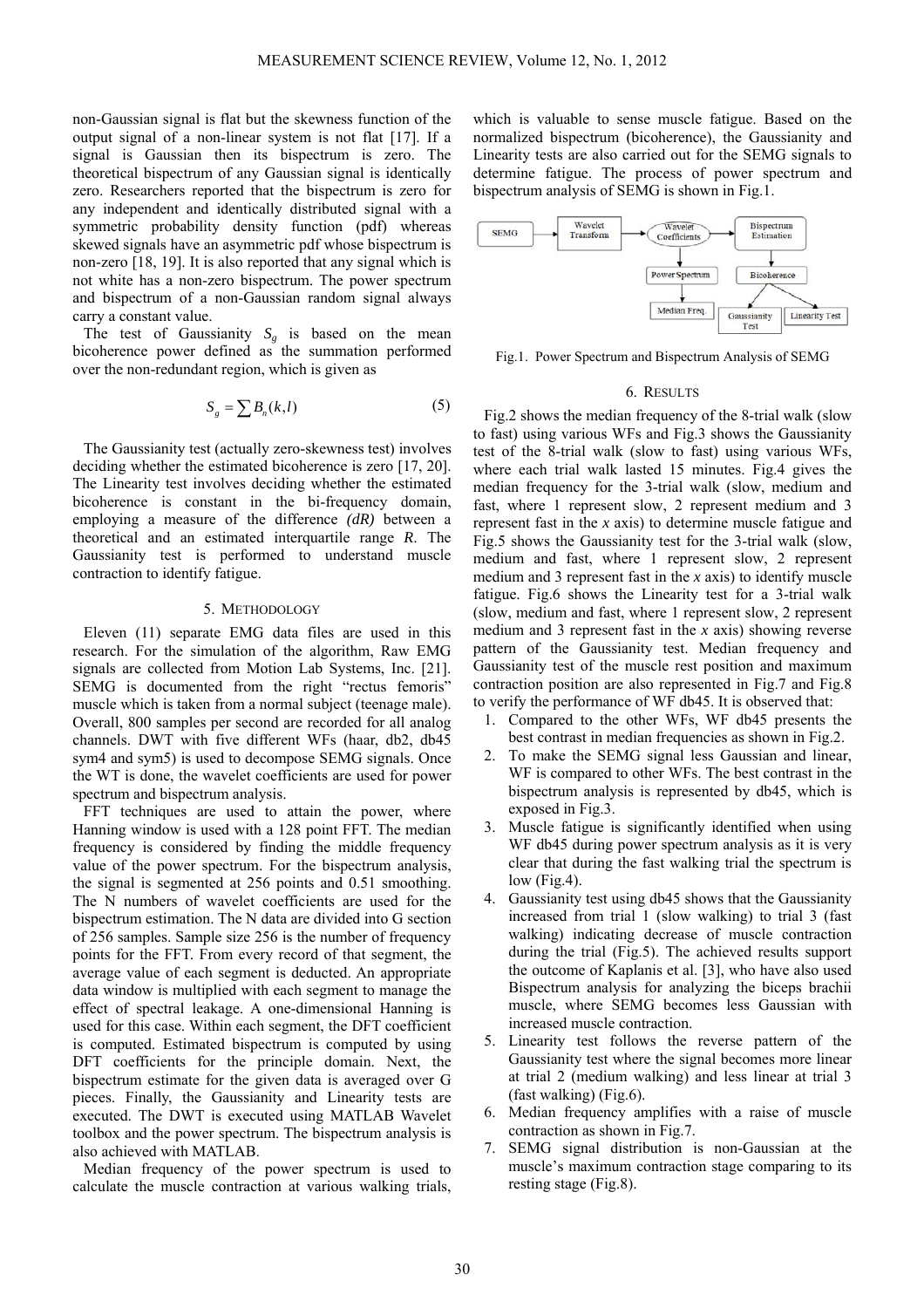

Fig.2. Median frequency of the 8-trial walk using various WFs



Fig.3. Gaussianity test of the 8-trial walk using various WFs



Fig.4. Median frequency for 3-trial to identify muscle fatigue



Fig.5. Gaussianity test for the 3-trial walk to identify muscle fatigue



Fig.6. Linearity test for the 3-trial walk showing reverse pattern of the Gaussianity test



Fig.7. Median frequency at the muscle's rest position and maximum contraction position



Fig.8. Gaussianity test at the muscle's rest position and maximum contraction position

## 6. DISCUSSION

Median frequency is used to measure the shift to lower frequencies. This shifting is correlated with the changes in the MU and changes in the firing characteristics of the MU [22]. In the past, spectral analysis of the SEMG has demonstrated a significant change of the spectrum of the signal due to muscle fatigue [6, 7]. However, the change was small because the shape of the spectrum of SEMG varied, so it was difficult to provide an objective and numeric parameter to distinguish between SEMG. Recent research also demonstrates that using WT, the difference between the SEMG corresponding to fatigue muscles and non-fatigue muscles is highlighted when using sym4 and sym5 WFs [14].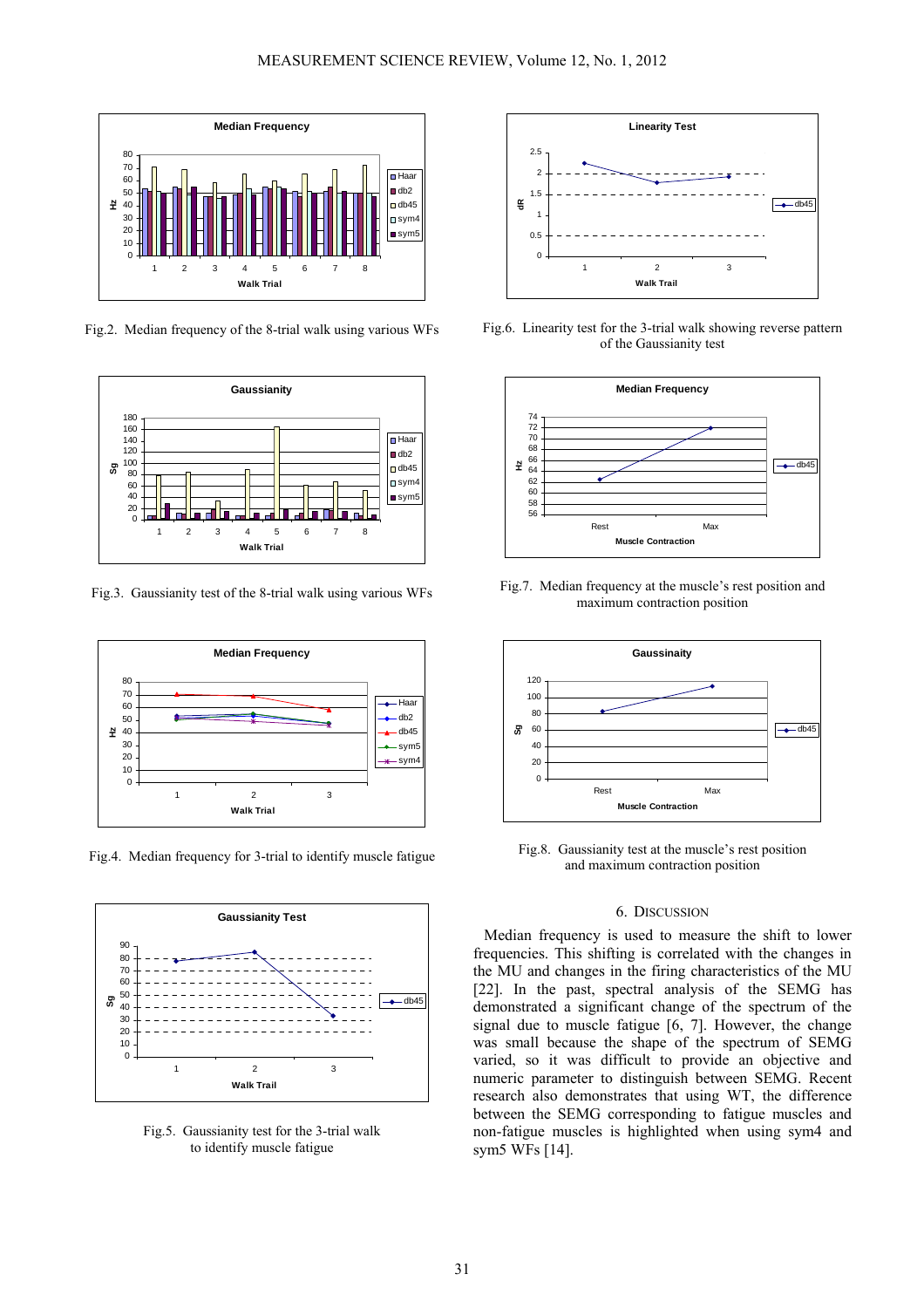From the result obtained in this research during the 8-trial walk, it is evident that WF db45 shows the best contrast while analyzing SEMG signal using both power spectrum and bispectrum. WF db45 provides better contrast in the SEMG signal analysis compared to the other WFs, as shown in Fig.2. According to Fig.4, the WF haar, db2, sym4 and sym5 show similar results in 50 Hz range where there is a shift to lower frequencies in the median frequency from trial 1 (slow walk) to trial 3 (fast walk) indicating muscle fatigue as in [6, 7]. The WF db45 shows higher median frequency values compared to the other four WFs (haar, db2 sym4 and sym5) within the range 50 to 70 Hz. The median frequency representing muscle contraction using db45 has significant variations in the signal. The shift to lower median frequency indicates presence of muscle fatigue during the walking trial. In this case, the difference between the SEMG corresponding to fatigue muscle and non-fatigue muscles is best highlighted when using db45 WF, which is better than sym4 and sym5 proposed by Kumar et al. [14], which is shown in Fig.2. Gaussianity test as shown in Fig.3 also shows that db45 can show significant variation on the Gaussianity tests making the SEMG signal less Gaussian compared to the other WFs.

Gaussianity test using db45 from Fig.5 shows that the Gaussianity increased from trial 1 (slow) to trial 3 (fast). The increase of Gaussianity during the 3-trial walk determines that there is decrease of muscle contraction indicating muscle fatigue as in [13]. Though there is a rise in  $S<sub>e</sub>$  between trial 1 (slow walk) and trial 3 (fast walk), the fatigue will not necessarily be always linear in nature during walk. However, when there is fatigue,  $S_{\ell}$  will fall, which can be seen clearly in Fig.5. This also concludes that there is a change of MU recruitment during the third walking trial as in [10, 12]. A measure of Linearity based on whether or not the estimated bicoherence is constant, follows the reverse pattern with that of Gaussianity. Fig.6 shows that the Linearity test follows the reverse pattern of the Gaussianity test where the signal becomes linear at trial 2 (medium walk) and less linear at trial 3 (fast walk).

During this research, a test using the muscle in resting position and maximum contraction position was performed to check the performance of WF db45. Comparison study of Hagberg and Ericson found that mean power frequency was lower at low contraction levels when measured against high contraction levels [23]. Similar results were also accomplished by Moritani et al., where momentous raise in SEMG mean/median frequency was found with increasing force [24]. These research results showed that for maximum contraction level there was considerable raise in the median frequency from the resting state of the muscle. The outcome by using wavelet db45 [23, 24] is shown in Fig.7. This indicates that there are changes in the MU and changes in the firing characteristics of the MU [22]. During the bispectrum analysis, it was also demonstrated that the signal is more Gaussian at rest position and less Gaussian at maximum contraction level as in [3] and shown in Fig.8.

## 7. CONCLUSION

The results of this work demonstrate that by using wavelets, the difference of muscle contractions and fatigue is significantly identified when using wavelet function db45. Both the power spectrum and bispectrum analysis showed similar results while analyzing muscle fatigue during gait. The study also shows that boosted muscle contraction level (rest to max) leads to an enlargement in median frequencies representing changes in the MUs recruitment. Additionally, augment in the muscle's contraction level (rest to max) makes the SEMG less Gaussian and more linear.

#### **REFERENCES**

- [1] Emley, M.S., Gilmore, L.D., Roy, S.H. (1992). Electromyography: Unlocking the secrets of back pain. *IEEE Potentials,* 11 (2), 25-30.
- [2] Broman, H., De Luca, C.J., Mambrito, B. (1985). Motor unit recruitment and firing rates interaction in the control of human muscles. *Brain Res*., 337, 311-319.
- [3] Kaplanis, P.A., Pattichis, C.S., Hadjileontiadis, L.J., Panas S.M. (2000). Bispectral analysis of surface EMG. In *10th Mediterranean Electrotechnical Conference (MELECON 2000)*, 29-31 May 2000. IEEE, Vol. 2, 770-773.
- [4] Edwards, R.H.T. (1981). Human muscle function and fatigue. In *Proceeding of the Ciba Foundation Sympozium*. Wiley, 1-18.
- [5] Phinyomark, A., Limsakul, C., Phukpattaranont, P. (2011). Application of wavelet analysis in EMG feature extraction for pattern classification. *Meas. Sci. Rev*., 11 (2), 45-52.
- [6] Lindstrom, L., Kadefors, R., Petersen, I. (1977). An electromyographic index for localized muscle fatigue. *J. Appl. Physiol.*, 43, 750-754.
- [7] Stulen, F.B., De Luca, C.J. (1981). Frequency parameters of myoelectric signal as a measure of muscle conduction velocity. *IEEE Trans. Biomed. Eng.,* 28 (7), 515-523.
- [8] Diószeghy, P., Egerházi, A., Molnár, M., Mechler, F. (1996). Turn-amplitude analysis in neuromuscular diseases. *Electromyogr. Clin. Neurophysiol.,* 36 (8), 463-8.
- [9] Taku, O., Toshikazu, K., Yoshiki, O., Kookho, L., Yasuhiko, K., Shunzo, A., Fumihiko, N. (2002). Power spectrum analysis of compound muscle action potential in carpal tunnel syndrome patients. *J. Orthop. Surg.,* 10 (1), 67-71.
- [10] Yana, K., Mizuta, H., Kajiyama, R. (1995). Surface electromyogram recruitment analysis using higher order spectrum. In *IEEE 17th Annual Conference on Engineering in Medicine and Biology Society*, 20-23 Sept. 1995. IEEE, Vol. 2, 1345-1346.
- [11] Hussain, M.S., Reaz, M.B.I., Yasin, F.M., Ibrahimy, M.I. (2009). Electromyography signal analysis using wavelet transform and higher order statistics to determine muscle contraction. *Expert Systems*, 26 (1), 35-48.
- [12] Shahid, S., Walker, J., Lyons, G.M., Byrne, C.A., Nene, A.V. (2005). Application of higher order statistics techniques to EMG signals to characterize the motor unit action potential. *IEEE Trans. Biomed. Eng.* 52 (7), 1195-1209.